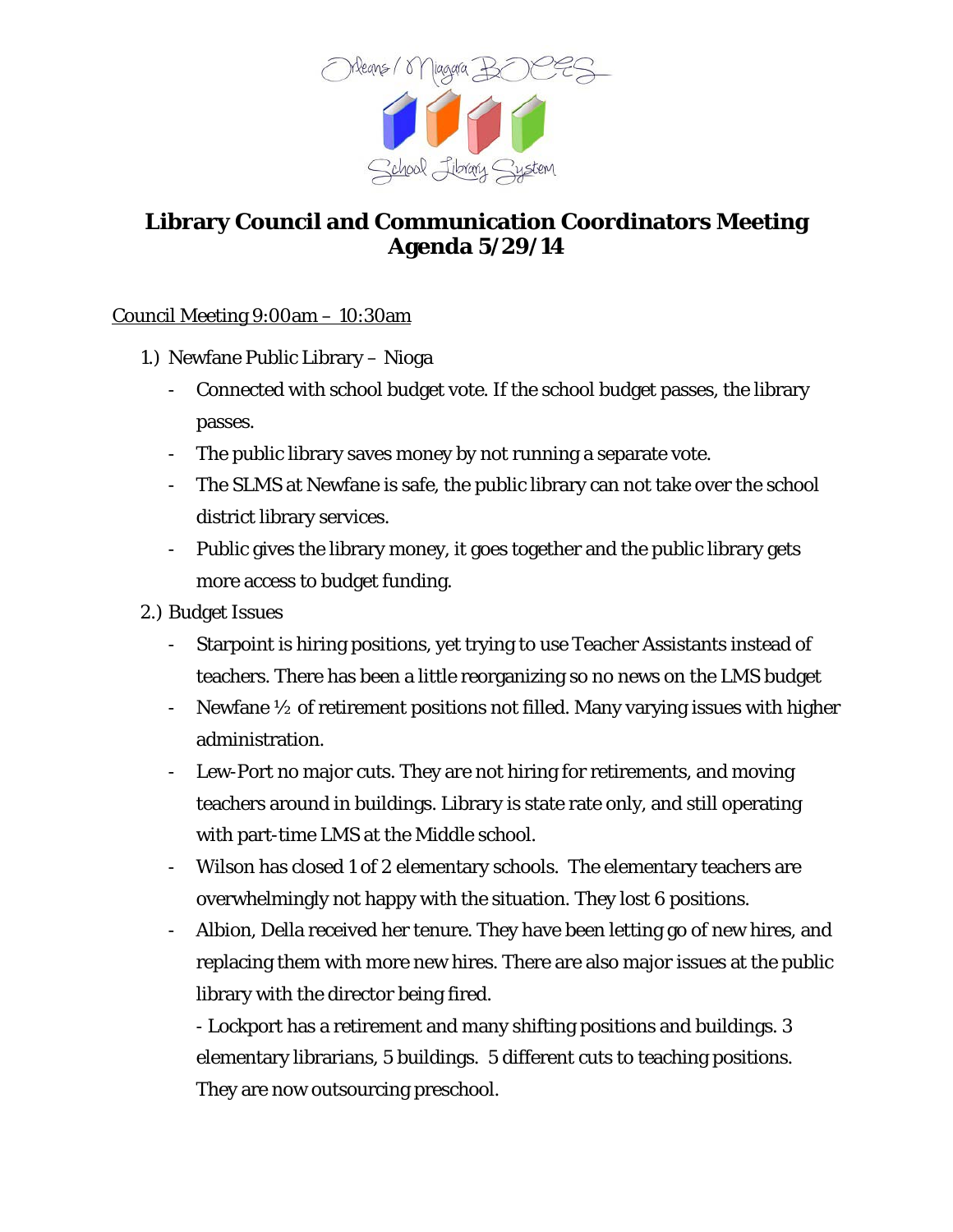- WNYLRC received a 1% increase and are moving offices.
- Roy-Hart brought back Jim Trinder
- North Tonawanda budget passed this year, the MS received no library supply money and there were no retirements.
- NCCC (Jeanne Tuohey) is in its  $9<sup>th</sup>$  year with no contract. Lots of adjuncts and teacher assistants, many feel you are not getting what you pay for.
- Lyndonville continues to have a strong library budget, but Bob Santella is still rarely in the library acting is the SLMS role. Bob teaches tech classes, digital art, not enough time with library.
- Niagara Falls book budget received small increase. There were no major lay offs.
- 3.) Changes to Council/ Communication Coordinators
	- Ruth is retiring, will be replaced back by Janet Morrow.
- 4.) Closings or Changes
- 5.) One Wilson elementary school
- 6.) Next Fall PD Copyright, Kathleen Odean, others?
	- Everyone is very interested in having Kathleen Odean come back out.
- 7.) NovelNY
	- Most really enjoy the addition of Opposing Viewpoints, are hoping that it will remain.
- 8.) Other; (comments, questions, concerns)

## Communication Coordinators Meeting 10:30am – 11:45 pm

- 1.) Union Catalog- Comments/Discussion'
	- Getting much better.
	- Still few issues, but overall the usurers are getting more used to it and its features.
- 2.) Core Clicks
	- Lindsay showed a video and demoed Scholastic Core Clicks.
	- It is a great product
	- Many felt it would be great with classes for centers and close readings.